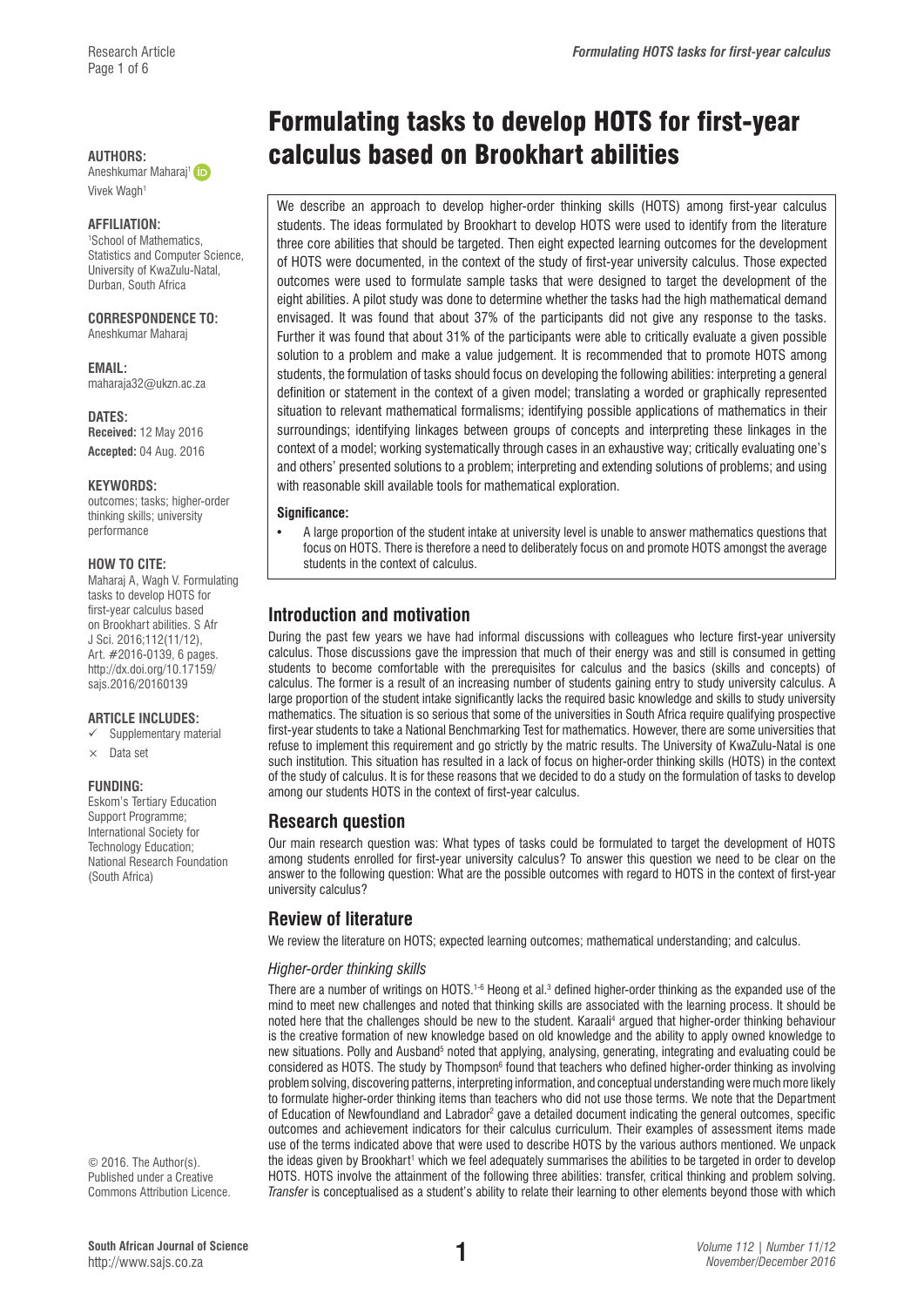they were taught to associate it. In the study of calculus, basic concepts (e.g. increasing, decreasing and concavity) related to the concept of derivatives are applied to various functions which model different situations. *Critical thinking* refers to a student being able to decide what to believe, reason, reflect and make sound decisions on their own and produce a reasoned argument. We believe that these attributes of critical thinking have subject-specific meanings and hence we will try to unpack these in the context of the expected outcomes for HOTS, in the context of calculus. *Problem solving* refers to the use of the above abilities to solve problems in different familiar and new contexts – which implies that the focus on questions in the context of calculus should include contexts that are familiar and new to the student.

#### *Expected learning outcomes*

Maharaj and Wagh<sup>7</sup> discussed the importance of documenting expected learning outcomes to guide the focus. We note for the reader the key issues here as relevant to this paper. Use of the term 'learning outcome' refers to a clear and detailed statement of what a student should be able to do if they have learnt the content of a particular topic. The Council of Regional Accrediting Commissions<sup>8</sup> (CRAC) in its discussion of student learning principles emphasised the importance of learning outcomes. With regard to learning outcomes towards which students are expected to aspire, CRAC pointed out that (1) these should be clear and easily available (made public) and (2) there should be reflection on such outcomes for a commitment to educational improvement. If one accepts these points then it follows that it is important for the learning outcomes relevant to the development of HOTS for calculus to be clearly documented, reflected on periodically and improved on if necessary, and also be made available at the outset to students. Those documented learning outcomes should guide the formulation of tasks which focus on the development of HOTS among students.

Next we looked at how some institutions addressed the issues of course outcomes and assessment for calculus. For example, a study of the University of New England<sup>9</sup> (UNE) course site revealed that they gave a general description of the unit and assessment tasks. Each of their assessment tasks related to a particular unit stated learning outcomes in the context of the content and graduate attributes. The latter is interesting as it gives an additional dimension to what would be required of university students. UNE listed the following five graduate attributes: (1) knowledge of a discipline, (2) communication skills, (3) information literacy, (4) problem solving and (5) team work. UNE also clearly indicated the expectation of a student for each of those attributes. For example, problem solving was unpacked as follows:

> *The student will encounter in this unit a field of knowledge that is intensely problem based, and will acquire skills in connecting ideas within a network of logical relationships. A high emphasis will be placed on the development of analytical*  and deductive reasoning.<sup>9(p.4)</sup>

We note that for each of these five graduate attributes there was the intention for teaching, assessment and practise. In the context of the study of mathematics, we believe that a clear perception of the attributes of HOTS will contribute to the development of *problem solving* skills.

### *Mathematical understanding*

A focus on mathematical understanding requires that one first answer the question: What is mathematics? In answering this question we found the view of Godino<sup>10</sup> to be useful. This view  $-$  which is also discussed by Maharaj<sup>11</sup> – is based on the following four assumptions which we summarise for the reader: (1) Mathematics is a human activity involving the *solution of problematic situations*. The problem situations could be external or internal. As responses or solutions to such problems are found and reflected on, mathematics emerges and evolves. (2) Mathematical problems and their solutions are shared in *specific institutions or collectives* involved in studying such problems. An example of such an institution is a university at which modules are offered that focus on the study of mathematics. (3) Mathematics is a *symbolic language* in which problem situations and the solutions found

are expressed. It is this symbolic language which represents coded information that allows for the communication of problems and possible solutions among those who study mathematics. This implies that the teaching and learning of mathematics should also focus on the study of this symbolic language. (4) Mathematics is a *logically organised conceptual system*. When a mathematical concept is accepted as a part of this system, it is considered as a textual reality and a component of the global structure. The implication here is that those who teach and want to study mathematics should adhere to the logically organised conceptual system. Suppose that one is required to analyse a function to provide a graphical representation. Then, to indicate the logic or thinking involved in deducing the key characteristics, explanations should be given and use made of connectives to link symbolic representations of mathematical concepts with mathematical symbols such as '*∴*' (therefore), ' $\Rightarrow$ ' (implies) and ' $\Leftrightarrow$ ' (implies and is implied by).

We now focus on what is meant by mathematical understanding. Skemp<sup>12</sup> identified two types of understanding: (1) *relational understanding* which he described as knowing what to do and why and (2) *instrumental understanding* which he described as rules without understanding. He noted that the process of learning relational mathematics leads to the building of a conceptual structure in mathematics. This is included in the logically organised conceptual system to which Godino<sup>10</sup> referred. Our opinion is that the focus in the teaching and learning of mathematics should be on relational understanding. The development of relational understanding requires that the focus should be on the three HOTS abilities identified by Brookhart<sup>1</sup>: transfer, critical thinking and problem solving. Suppose one is required to sketch the graph of the function  $f(x) = \frac{x^2 - 16}{|x - 4|}$ . A focus on the structure represented by the symbolic language implies that one should consider cases based on the structure of the denominator *x*-4 , which requires an understanding of the absolute value concept. Because the denominator cannot be 0, the following cases need to be considered: *x* - 4>0 and *x* - 4<0. Each of these cases results in different implications. In the context of the Brookhart<sup>1</sup> abilities for HOTS one could view the sketching of the graph of *f* as targeting *problem solving* as this would include the abilities of: (1) *transfer* of learning on the absolute value concept to other elements beyond which students were taught to associate it with; and (2) *critical thinking* as the students would be required to reason, reflect, make sound decisions and produce a reasoned argument to arrive at the required graph of  $f(x) = \frac{x^2 - 16}{|x - 4|}$ .

### *Calculus*

A prerequisite to study calculus is adequate knowledge and skills relating to algebra. This knowledge should include algebraic aspects of functions and their standard forms. The derivative of a function and integral of a function are both key concepts in the study of calculus. For details on some studies on students' understanding of the concept of a derivative of a function the reader could refer to Maharaj<sup>13</sup>. The review of relevant literature revealed that some of the main points that relate to teaching and learning of calculus, in particular the derivative of a function, could be summarised in five points. Firstly, understanding the concept of the derivative of a function is difficult for many students.<sup>14,15</sup> Secondly, one should be careful when distinguishing between a *description* of this concept (which specifies some properties of that concept) and the formal concept definition<sup>16</sup> of the derivative of a function. For example, a *description* of the derivative of a function, say *f*' (*x*), could be:

the gradient of the function  $f(x)$  at  $x_{0}$  is the slope of the tangent line to the curve *f* at the point  $(x_0, f(x_0))$ .

The formal definition could be represented as:

$$
f'(x) = \lim_{h \to 0} \frac{f(x+h) - f(x)}{h}.
$$

Thirdly, the understanding of students could be improved if one exposes them to several representations of the derivative.<sup>17</sup> Growth in understanding can be promoted by a variety of connections, both between and within representations, and also between a physical application and mathematical representations.18 The teaching implication here is that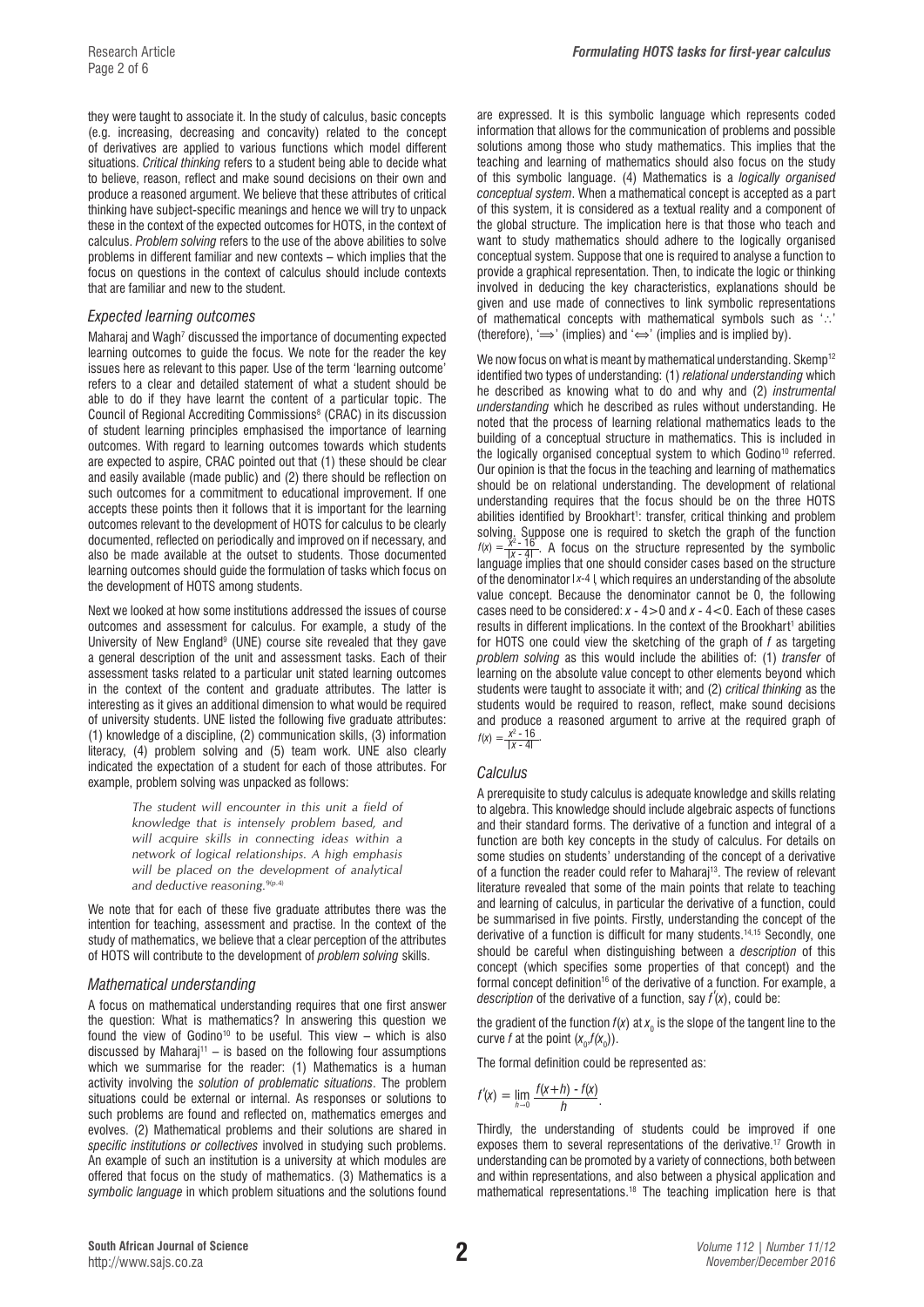there should be a focus on representations and their relevant connections, as part of understanding derivatives. Fourthly, students seem to prefer graphical representation in tasks and explanations about derivatives.19 This finding was supported by Tall<sup>20</sup> who argued that direct links between visualisation and symbolisation should be emphasised when teaching the concept of a derivative. Lastly, students' difficulties with the derivative increase in number and extent when the function they are confronted with is a composite function.<sup>21</sup> Difficulties in dealing with composition and decomposition of functions could be the reason the chain rule is one of the most difficult ideas in calculus to convey to students.<sup>22,23</sup>

A number of studies have focused on student understanding of the concept integration of functions and also on what could be done to improve student understanding.24-29 It could be concluded from those studies that difficulties encountered by students in their understanding of the integration concept relate to two principle causes. Firstly, differentiation (finding the derivative of a function) could be viewed as a *forward* process in contrast to the reverse or *backward* process of integration. So any difficulties that students have with differentiation could compound their understanding of integration. Further the difficulties faced by students with regard to the concept of derivatives are not as complicated as those for the process of integration. Secondly, integration has a dual nature because it is both the inverse process of differentiation and a tool for calculation, for example, when required to determine the area or volume in the context of problem situations. The first teaching and learning implication from the above studies is that when introducing the antiderivative (improper integral) of a function this should be related to the concept of the derivative. This means that if *∫g*(*x*)*dx* represents the general antiderivative of  $g(x)$  then  $\int g(x) dx = G(x) + C$  provided  $G'(x) = g(x)$ . Further, for the concept of the definite integral of a function, teaching should focus on the development of the spatial visualisation ability among students. The development of this ability could influence and strengthen the relationship between the graphical and the symbolic integral representation. Sevimli and Delice<sup>27</sup> noted that such an approach increases the performance of students when solving definite integral problems. So problems based on the visualisation of what a particular definite integral represents, could develop among students a useful strategy to conceptualise different definite integral contexts with which they are confronted. It should be noted that only when a student has a deeper understanding of the structure of the definite integral then the use of 'area under a curve' is helpful in problem solving.<sup>30</sup> This reinforces the assumption by Godino<sup>10</sup> that mathematics is the study of a symbolic language. These ideas influenced the formulation of the tasks that appear later in this paper.

# **Conceptual framework**

The literature review<sup>1-19</sup> as well as our experience in teaching calculus to students and assessing their abilities in the context of calculus, guided the formulation of principles which give an overview of the conceptual framework for this study. In particular, the formulation of the following four principles were informed by the work of Brookhart<sup>1</sup>, Maharaj and Wagh<sup>7</sup>, the Council of Regional Accrediting Commissions<sup>8</sup>, Godino<sup>9</sup> and Skemp<sup>12</sup>. (1) It is necessary to formulate and document expected HOTS outcomes on which teaching and learning should focus.<sup>1,7</sup> Those outcomes should be easily available to lecturers/teachers and students.<sup>8</sup> (2) The identified learning outcomes should inform the development of tasks $^7$  that help in the development of abilities related to HOTS $^1$ . (3) The key abilities relate to the transfer of knowledge and skills, critical thinking and problem solving<sup>1</sup> across sections in mathematics relevant to the context of studying calculus. The attainment of these should foster the development of relational understanding in students.12 (4) HOTS are acquired and refined by practising them in the context of several different representations of the same calculus related concept.<sup>17-20</sup> So students need to be exposed to tasks that could help them develop the abilities related to HOTS. This implies that lecturers/tutors should plan and implement tasks that focus on those relevant abilities.

We now focus on the planning stage of sample tasks that could lead to the development of HOTS among students in the context of their study of calculus. We undertook a brief pilot study to determine whether the sample tasks had the high mathematical demand that we envisaged.

# **Methodology**

The general literature review led us to focus on abilities required for the development of HOTS identified by Brookhart<sup>1</sup>. We then unpacked those abilities in the context of HOTS required for the study of calculus, keeping in mind the main conclusions of past studies on the teaching and learning of calculus, especially those abilities that could foster relational understanding. A tabulation of those abilities and their relationship with the abilities of transfer, critical thinking and problem solving is given in Table 1. In our opinion, the abilities identified in column two of Table 1 are generic to mathematics. We then used those generic abilities to document the expected outcomes for HOTS in the context of calculus that we felt should be developed among our first-year students. Those expected outcomes then guided the framing of sample tasks that we felt could develop the identified HOTS among students.

**Table 1:** Unpacking of Brookhart's<sup>1</sup> abilities to develop higher-order thinking skills in the context of calculus

| <b>Brookhart abilities</b> | Abilities in the context of calculus                                                                   |  |  |
|----------------------------|--------------------------------------------------------------------------------------------------------|--|--|
|                            | Interpret a general definition or statement in the context<br>of a given model                         |  |  |
| <b>Transfer</b>            | Translate a worded or graphically represented situation to<br>relevant mathematical formalisms         |  |  |
|                            | Identify possible applications of mathematics in their<br>surroundings                                 |  |  |
| Critical thinking          | Identify linkages between groups of concepts and<br>interpret these linkages in the context of a model |  |  |
|                            | Work systematically through cases in an exhaustive way                                                 |  |  |
|                            | Critically evaluate their and others' presented solutions to<br>a problem/question                     |  |  |
|                            | Interpret and extend solutions of problems                                                             |  |  |
| Problem solving            | Use of above abilities in problem-solving contexts, both<br>familiar and unfamiliar                    |  |  |
|                            | Use with reasonable skill available tools for mathematical<br>exploration                              |  |  |

We then did an empirical pilot study on student responses to the tasks developed. That pilot study was conducted (in the month of August 2015) at a representative college, where average students seek admission to an undergraduate mathematics course, in the city of Nagpur in India. The institution also runs a postgraduate programme in mathematics. Permission to conduct the pilot study was obtained from the Principal of the college. The pilot study was part of the work required for the project 'Online diagnostics for undergraduate mathematics'. Ethical clearance for that project was provided by the Humanities and Social Sciences Research Ethics Committee of the University of KwaZulu-Natal (reference number HSS/1058/014CA).

The participants were 48 students, all of whom had exposure to the concepts that were covered by the tasks in the pilot study. There were 26 female students and 22 male students. The participants volunteered and were selected on the basis of their availability. Every question was explained before the students attempted the tasks for which an hour was given. The seven tasks are indicated in the sub-section 'Sample tasks for HOTS' below. We indicate for the reader what was clarified with the students before they attempted these seven tasks:

- Tasks 1 and 2: The concepts input and output were illustrated using the function of  $p(x)=x^2$
- Task 3: The meaning of second derivative was made clear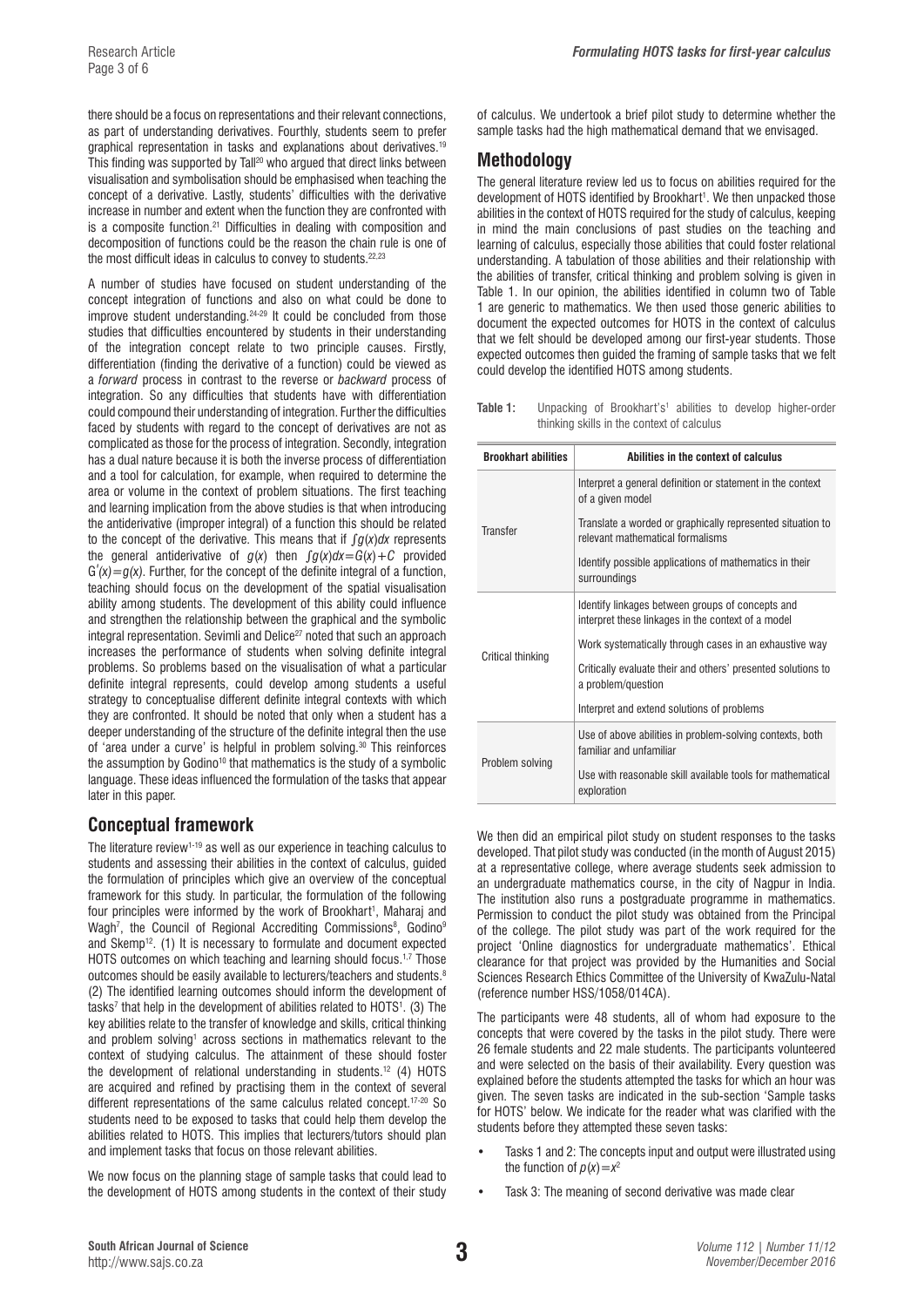- Task 4: What is meant by relevant mathematical formalism was demonstrated by focusing on 'two distinct numbers are added'
- Task 5: It was pointed out to the students how knowledge of trigonometry is used for finding height of a building
- Task 6: The fractional part of a number was demonstrated by discussing the example  ${1.123} = 0.123$
- Task 7: It was explained that the students need to identify if the given solution is correct or not and they should provide a reason for their judgement.

All of the participants submitted their attempts within 50 min. Their written responses were then looked at and sorted into the following categories: no response for all seven tasks; some written response for a task; correct responses; partially correct responses. The latter category was used to denote responses in which it was clear that the student reasoned correctly but the response was either incomplete or had a mathematical error.

# **Findings and discussion**

#### *Possible outcomes for HOTS*

Our formulation of expected learning outcomes is that students should be able to: interpret a general definition or statement in the context of a given model (given concrete situation); work systematically through cases in an exhaustive way; identify linkages between groups of concepts and interpret these linkages in the context of a model (given concrete situation); translate a worded situation to relevant mathematical formalisms; translate a graphically represented situation to relevant mathematical formalisms; identify possible applications of mathematics in their surroundings; critically evaluate one's and others' presented solutions to a problem/question by identifying errors, redundancies, alternative solutions and how a solution could be improved; interpret and extend solutions of problems; and use with reasonable skill available tools for mathematical exploration (as a general consensus expected from the student). These tools include algebraic and trigonometric identities; standard limits and laws of limits; standard derivatives and their laws; and standard anti-derivatives and their laws.

#### *Sample tasks for HOTS*

The questions that we formulated to target the development of HOTS abilities indicated in the above outcomes are documented in the following sample tasks. We indicate next to each of these sample tasks the identified HOTS expected outcome that the task was designed to develop.

Task 1: Ability to work systematically through cases in an

#### exhaustive way

How many polynomial functions are there whose coefficients are natural numbers and in which the output of their derivative is less than 10 on the restricted domain [0,1]? Justify your answer.

Task 2: Ability to interpret and systematically extend solutions to problems

How many polynomial functions are there whose coefficients are natural numbers and in which the output of their derivative is less than 20 on the restricted domain [0,10]? Justify your answer.

Task 3: Ability to interpret a general definition or statement in the context of a given model

Statement: If  $f''(x) > 0 \forall x \in I$  then the graph of *f* is concave upwards on the interval *I*.

Is the graph of the function defined by  $f(x)=1+x^2+x^3$  concave upwards on the interval [-1,1]? Justify your answer.

Task 4: Ability to translate a worded situation to relevant mathematical formalisms

Find a function with domain the entire set of real numbers which satisfies the condition: the output at the sum of any two inputs is the sum of the outputs at those respective inputs.

Task 5: Ability to identify possible applications of mathematics in their surroundings

Identify at least five applications of the derivative in the context of your body. Explain how each is an application of the derivative.

Task 6: Ability to identify linkages between groups of concepts and interpret these linkages in the context of a model

Let *x* be a non-negative real number and {*x*} denote the fractional part of *x* . For natural number *n* find the integral *∫*<sup>0</sup> *n* {*x*}*dx* .

Task 7: Ability to critically evaluate a presented solution to a problem/question

Examine critically the following question and a solution presented by a student. Indicate clearly with justification your comments on the presented solution. Also present your alternative solution to the question.

Question: Evaluate the integral *∫ x* sin *x dx*

Solution: 
$$
\int x \sin x \, dx = \int x \, dx \int \sin x \, dx = \frac{x^2}{2} \cos x + c
$$

Most (if not all) of the above tasks should be a challenge to the average student studying first-year calculus. Additional sample tasks that we formulated to target the development of the identified HOTS expected outcomes are presented in Appendix 1 of the supplementary material. Note that the seven sample tasks and the additional sample tasks given in Appendix 1 illustrate how the eighth expected outcome could be achieved. Those sample tasks illustrate how available tools could be used to develop reasonable skill in the context of mathematical exploration.

#### *Pilot study on sample HOTS tasks*

In Table 2 a summary of the students' responses to the seven tasks is given. It was noted that 18 students gave a blank sheet; meaning there were no responses from those students for any of the seven tasks. An informal chat with those students indicated that they were unable to respond to a task. When probed further, students gave the following as the main reasons for their lack of responses: they were never given a method to solve such questions and they had forgotten some of the things that they had studied. The first reason suggests that many of those participants were comfortable only when they were exposed to some sort of a method to deal with problems. It seemed that these students were exposed to only routine problems on which they worked according to the method they were exposed to. Note that Task 4 was not a calculus task, but focused on mathematical symbolisms relating to the concept of a function – which is a prerequisite to study calculus.

Table 2 indicates that all 48 participants lacked five of the seven HOTS abilities on which the tasks focused. These five HOTS abilities were: working systematically through cases in an exhaustive way; interpreting and systematically extending solutions to problems; interpreting a general definition or statement in the context of a given model; translating a worded situation to relevant mathematical formalisms; and identifying linkages between groups of concepts and interpreting identified linkages in the context of a model. It is also evident from Table 2 that only about 31% of the participants was able to critically evaluate and make a value judgement on a possible solution to a problem. Furthermore, only about 8% of the respondents was able to identify possible applications of mathematics in their surroundings; in this case, applications of the derivative in the context of their body. The implication from the pilot study is that the formulated tasks had the high mathematical demand in calculus that we envisaged.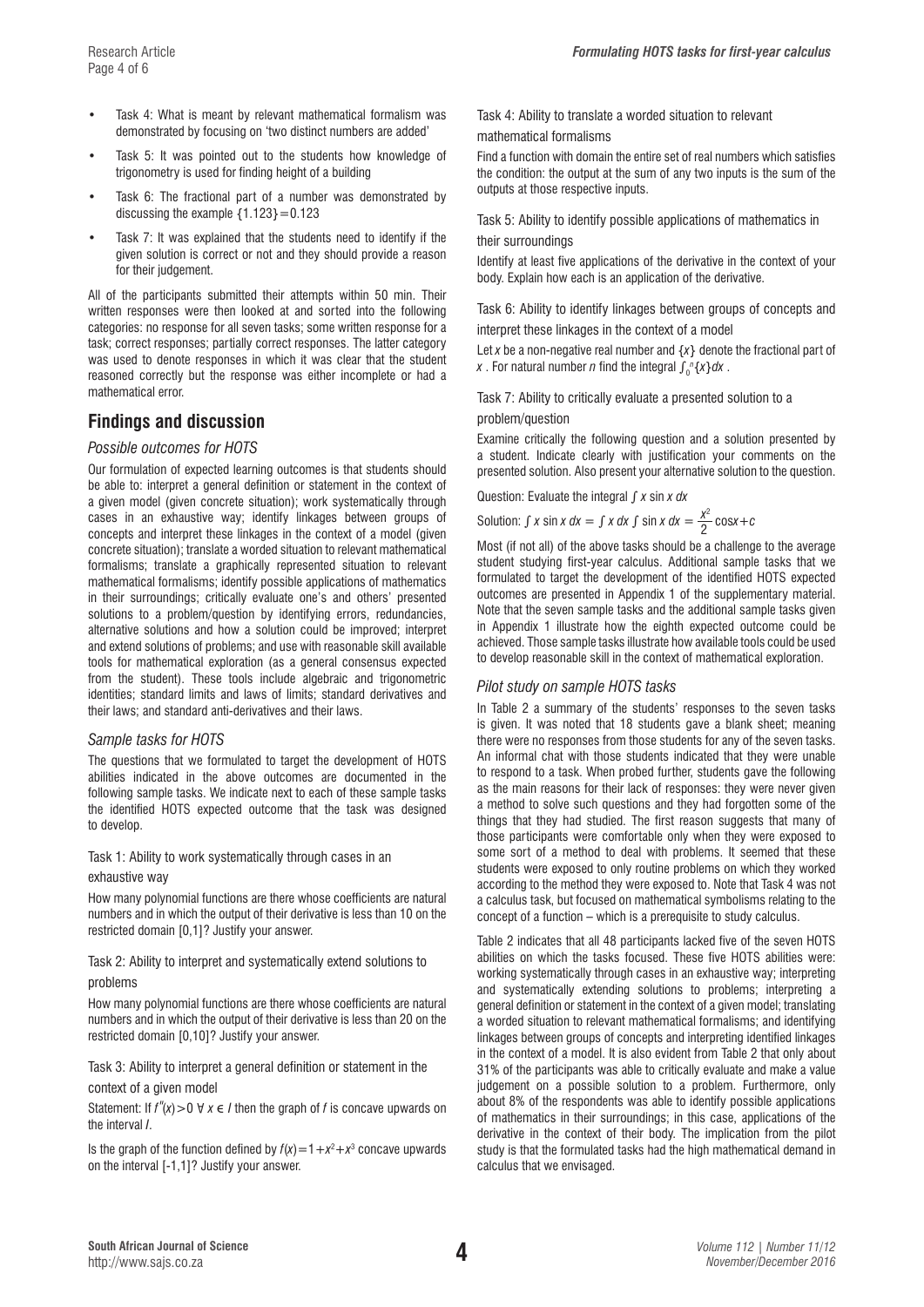| Task           | Higher-order thinking skills outcome                                                                                 | <b>Number of respondents</b> | <b>Number of correct responses</b> | Number of partially correct responses |
|----------------|----------------------------------------------------------------------------------------------------------------------|------------------------------|------------------------------------|---------------------------------------|
|                | Ability to work systematically through cases in<br>an exhaustive way                                                 | $\overline{2}$               | 0                                  | 0                                     |
| $\overline{2}$ | Ability to interpret and systematically extend<br>solutions to problems                                              | 3                            | 0                                  | 0                                     |
| 3              | Ability to interpret a general definition or<br>statement in the context of a given model                            | 9                            | 0                                  | $\mathbf{0}$                          |
| 4              | Ability to translate a worded situation to relevant<br>mathematical formalisms                                       | 3                            | 0                                  | 0                                     |
| 5              | Ability to identify possible applications of<br>mathematics in their surroundings                                    |                              | 0                                  | 4                                     |
| 6              | Ability to identify linkages between groups of<br>concepts and interpret these linkages in the<br>context of a model | 11                           | 0                                  | 0                                     |
|                | Ability to critically evaluate a presented solution<br>to a problem/question                                         | 25                           | 15                                 | 0                                     |

# **Conclusions**

We identified from the literature review the following three abilities that are central to the development of HOTS among first-year calculus students: transfer of knowledge and skills across sections, critical thinking, and problem solving. Based on the general literature review on critical thinking and a review of literature on the teaching and learning of calculus, we were able to document expected learning outcomes for the development of HOTS in the context of the study of first-year university calculus. Those expected outcomes were used to formulate sample tasks. The sample tasks were designed to target the development of abilities identified in the documented expected outcomes for HOTS, in the context of calculus. The pilot study indicated that the HOTS abilities that we identified for calculus, which are also generic to mathematics, were seriously lacking among the participants who were average students who had been previously exposed to the concepts on which the tasks were based.

Our next investigation will focus on using the sample tasks formulated to further research the development of HOTS among our students. These students could be South African as all first-year university calculus courses cover the same content, namely the derivatives and integrals of standard functions and their applications. In particular, we want to explore the use of technology to promote the identified HOTS abilities that the study indicates should be developed among students. We encourage others who may be interested to feel free to use or adapt the sample tasks to conduct research. We recommend that the formulation of tasks should focus on developing the following HOTS abilities: interpreting a general definition or statement in the context of a given model; translating a worded or graphically represented situation to relevant mathematical formalisms; identifying possible applications of mathematics in their surroundings; identifying linkages between groups of concepts and interpreting these linkages in the context of a model; working systematically through cases in an exhaustive way; critically evaluating one's and others' presented solutions to a problem; interpreting and extending solutions of problems; using these abilities in both familiar and unfamiliar problem-solving contexts; and using with reasonable skill the tools available for mathematical exploration.

# **Acknowledgements**

Professor Sanjay Wagh of the Central India Research Institute in Nagpur (India) is acknowledged for facilitating this collaboration. We also acknowledge the Society for Action Research in Education and Livelihood (Nagpur, India). This study was funded by grants from Eskom's Tertiary Education Support Programme (TESP) for the UKZN-Eskom Mathematics Project, and the International Society for Technology Education for the HP Catalyst Multiversity Consortium Project at UKZN, entitled 'Mathematics e-Learning and Assessment: A South African Context'. The National Research Foundation (South Africa) is acknowledged for the grant received for the project 'Online diagnostics for undergraduate mathematics' (ERSA13101856509).

# **Authors' contributions**

This paper was conceptualised by both authors. All sections were formulated and drafted jointly. A.M. wrote the manuscript.

### **References**

- 1. Brookhart SM. How to assess higher order thinking skills in your classroom. Alexandria, VA: ASCD; 2010.
- 2. Department of Education of Newfoundland and Labrador. Mathematics calculus 3208: Curriculum guide 2013 [document on the Internet]. c2013 [cited 2014 Jan 19]. Available from: [http://www.ed.gov.nl.ca/edu/k12/](http://www.ed.gov.nl.ca/edu/k12/curriculum/guides/mathematics/Calculus/Calculus_3208_curriculum_guide.pdf) [curriculum/guides/mathematics/Calculus/Calculus\\_3208\\_curriculum\\_](http://www.ed.gov.nl.ca/edu/k12/curriculum/guides/mathematics/Calculus/Calculus_3208_curriculum_guide.pdf) [guide.pdf](http://www.ed.gov.nl.ca/edu/k12/curriculum/guides/mathematics/Calculus/Calculus_3208_curriculum_guide.pdf)
- 3. Heong YM, Yunos JBM, Hassan RB, Othman WB, Kiong TT. The perception of the level of higher order thinking skills among technical education students. In: Proceedings of the 2011 International Conference on Social Science and Humanity; 2011 February 26–28; Singapore. Singapore: IACSIT Press; 2011. p. 281–285. Available from: <http://www.ipedr.com/vol5/no2/62-H10167.pdf>
- 4. Karaali G. An evaluative calculus project: Applying Bloom's taxonomy to the calculus classroom. PRIMUS. 2011;21(8):721–733. [http://dx.doi.](http://dx.doi.org/10.1080/10511971003663971) [org/10.1080/10511971003663971](http://dx.doi.org/10.1080/10511971003663971)
- 5. Polly D, Ausband L. Developing higher-order thinking skills through webQuests. J Comput Teach Educ. 2009;26(1):29–34. Available from: [http://](http://files.eric.ed.gov/fulltext/EJ856114.pdf) [files.eric.ed.gov/fulltext/EJ856114.pdf](http://files.eric.ed.gov/fulltext/EJ856114.pdf)
- 6. Thompson T. Mathematics teachers' interpretation of higher-order thinking in Bloom's taxonomy. Int Elect J Math Educ. 2008;3(2):96–109. Available from: <http://www.iejme.com/022008/d2.pdf>
- 7. Maharaj A, Wagh V. An outline of possible pre-course diagnostics for differential calculus. S Afr J Sci; 2014;110(7/8):27–33. [http://dx.doi.](http://dx.doi.org/10.1590/sajs.2014/20130244) [org/10.1590/sajs.2014/20130244](http://dx.doi.org/10.1590/sajs.2014/20130244)
- 8. Council of Regional Accrediting Commissions. Regional accreditation and student learning: A guide for institutions and evaluators. Atlanta, GA: Southern Association of Colleges & Schools: 2004. Available from: [http://](http://www.sacscoc.org/pdf/handbooks/GuideForInstitutions.PDF) [www.sacscoc.org/pdf/handbooks/GuideForInstitutions.PDF](http://www.sacscoc.org/pdf/handbooks/GuideForInstitutions.PDF)